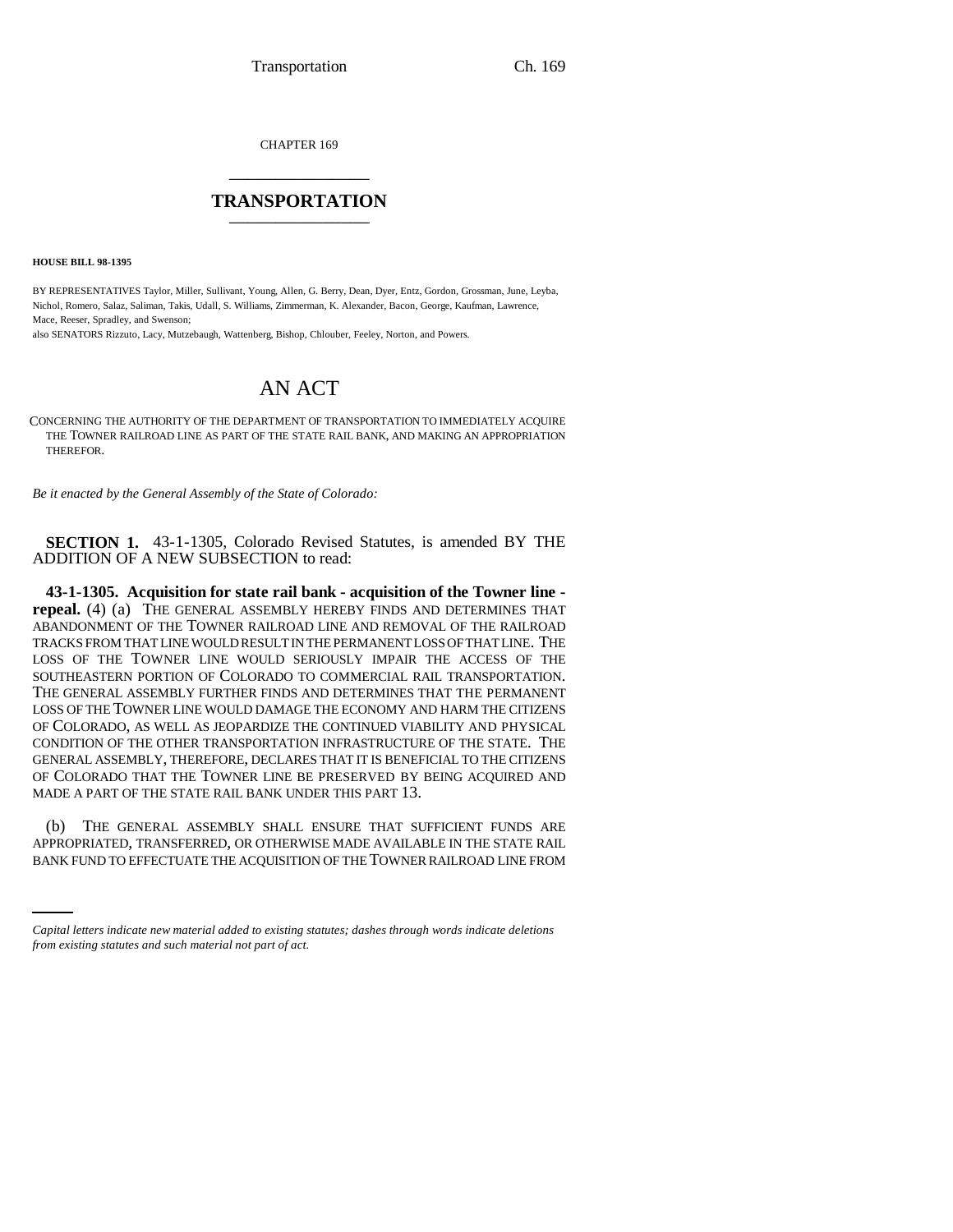## Ch. 169 Transportation

MILEPOST 747.5 NEAR TOWNER TO MILEPOST 869.4 NEAR NA JUNCTION,COLORADO, UNDER THE PROVISIONS OF THIS SUBSECTION (4). NOTWITHSTANDING ANY OTHER PROVISION OF THIS PART 13, ON THE EFFECTIVE DATE OF THIS SUBSECTION (4), THE DEPARTMENT SHALL HAVE THE AUTHORITY TO EXPEND MONEYS FROM THE STATE RAIL BANK FUND CREATED IN SECTION 43-1-1309, TO IMMEDIATELY ACQUIRE THE TOWNER RAILROAD LINE.

(c) (I) THE DEPARTMENT SHALL USE ITS BEST EFFORTS TO SELL OR LEASE THE TOWNER RAILROAD LINE BEFORE JUNE 30, 2000, TO A FINANCIALLY RESPONSIBLE RAILROAD OPERATOR WHO WILL USE THE LINE TO PROVIDE RAIL SERVICE.ANY LEASE FOR THE OPERATION OF THE TOWNER RAILROAD LINE SHALL INCLUDE THE PAYMENT OF PROPERTY TAXES THAT A PRIVATE OWNER OF THE TOWNER RAILROAD LINE WOULD PAY IF THE LINE WERE NOT OWNED BY THE STATE. THE DEPARTMENT SHALL UTILIZE COMPETITIVE BIDDING TO SELECT A PURCHASER OR LESSEE OF THE TOWNER RAILROAD LINE. NOTWITHSTANDING ANY LAW TO THE CONTRARY, THE DEPARTMENT SHALL HAVE THE AUTHORITY TO SELL OR LEASE THE TOWNER RAILROAD LINE ONLY FOR CONTINUED RAILROAD TRANSPORTATION OVER THE LINE. THE DEPARTMENT SHALL RECEIVE FOR THE SALE OF THE TOWNER RAILROAD LINE AT LEAST THE PRICE PAID BY THE DEPARTMENT PURSUANT TO THIS SUBSECTION (4) PLUS AN AMOUNT EQUAL TO THE RATE OF INTEREST EARNED BY THE STATE TREASURY POOL DURING THE PERIOD OF THE STATE'S OWNERSHIP OF THE TOWNER RAILROAD LINE.

(II) THE MONEYS RECEIVED BY THE DEPARTMENT FOR THE SALE OR LEASE OF THE TOWNER RAILROAD LINE SHALL BE FORWARDED TO THE STATE TREASURER WHO SHALL DEPOSIT SUCH MONEYS IN THE STATE RAIL BANK FUND, CREATED IN SECTION 43-1-1309.

(d) THE STATE SHALL NOT BE RESPONSIBLE FOR THE PAYMENT OF ANY TAX, INCLUDING PROPERTY TAX, THAT MAY RESULT FROM ITS OWNERSHIP OF THE TOWNER RAILROAD LINE.

(e) IF THE DEPARTMENT IS UNABLE TO SELL THE TOWNER RAILROAD LINE TO A FINANCIALLY RESPONSIBLE RAILROAD OPERATOR BY JUNE 30, 2000, THE DEPARTMENT SHALL TAKE THE STEPS NECESSARY TO COMPLETE THE ABANDONMENT OF THE TOWNER RAILROAD LINE, SUBJECT TO ANY CONTRACTUAL RIGHT OF FIRST REFUSAL, AND SALVAGE THE RAILROAD TRACKS.

(f) THIS SUBSECTION (4) IS REPEALED, EFFECTIVE JUNE 30 , 2001.

**SECTION 2. Appropriation - adjustment in 1998 long bill**. (1) In addition to any other appropriation, there is hereby appropriated, out of any moneys in the state rail bank fund created in section 43-1-1309, Colorado Revised Statutes, not otherwise appropriated, to the department of transportation, for the fiscal year beginning July 1, 1997, the sum of ten million four hundred thousand dollars (\$10,400,000), or so much thereof as may be necessary, for the implementation of this act.

(2) For implementation of this act, appropriations made in the annual general appropriations act for the fiscal year beginning July 1, 1998, shall be adjusted as follows: